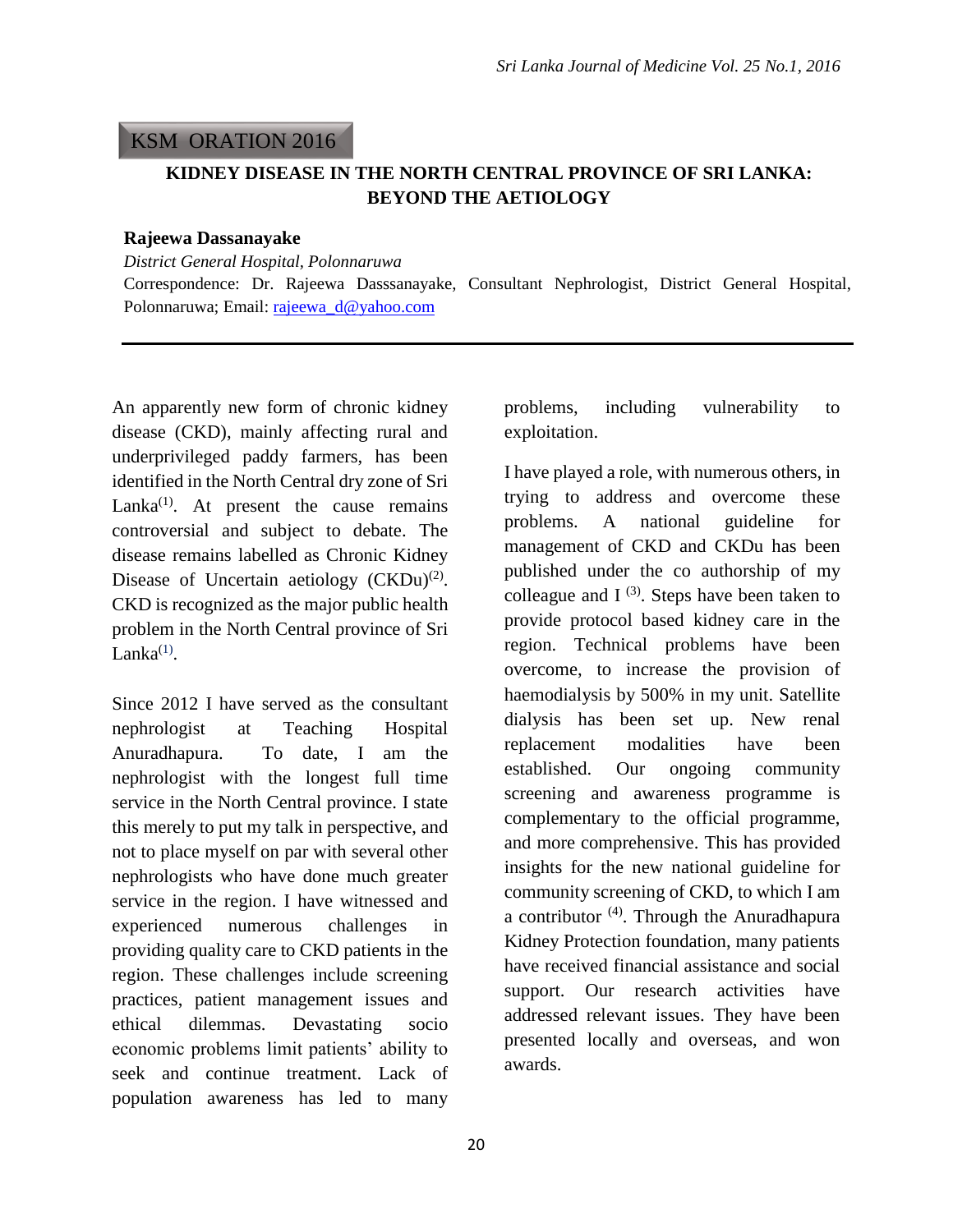Great interest is being shown in identifying the cause of CKDu. While this is of utmost importance, wider awareness is needed regarding other challenges. This story is about successes, failures, limitations and requirements in addressing these. My message is on behalf of a disadvantaged section of our population, with little bargaining power, reaping the bitter harvest of a man made epidemic.

The medical profession needs to play a multifaceted role in addressing the CKDu problem. A major contribution is needed to identify and eliminate the cause or causes. It is also necessary to look beyond the aetiology. Quality healthcare must be provided. Sustainable strategies to assure quality of care must be implemented. Quality healthcare must be accessible, and should not place an undue burden on patients. Education of patients and at risk populations is needed, not only to promote prevention and compliance, but also to empower them to resist exploitation. Ideally, CKDu should be prevented. Failing this, the CKDu patient should be detected early, be offered standard care irrespective of where he or she is detected, have justifiable access to all treatment options, and not face undue financial, social or other burdens due to the disease or treatment.

I have been the consultant nephrologist at Anuradhapura for four years. My experiences have left me with the firm belief that the situation is improvable. A coordinated effort is needed by the medical profession. The first step is to initiate a constructive dialogue regarding problems, initiatives, successes, failures, limitations, and requirements. I

share my experiences in the hope of making a contribution towards this.

The obvious and decisive solution to the CKDu problem is to identify and eliminate the cause or causes. My involvement in this aspect has been minimal. However, CKD, in general, is increasingly recognized as a "multi hit" condition <sup>(5)</sup>. Surprisingly, poverty and malnutrition have been largely over looked as contributing factors for CKDu. Worldwide, disadvantaged communities have an increased CKD burden. Such communities include not only farming populations. People in low resource settings, racial and ethnic minorities, indigenous populations and other socially disadvantaged communities have been affected. In fact, "embryonic origins of kidney disease in later life" was the topic of a keynote address at the International Society of Nephrology Sessions 2015<sup>(6)</sup>. Low birth weight, due primarily to nutritional factors, is associated with kidney disease<sup>(7)</sup>. Low birth weight also predisposes to more rapid progression of renal disease in later life <sup>(8)</sup>. In poorer communities, maternal malnutrition is likely to be a significant, independent risk factor for low birth weight (9) . Maternal protein restriction impedes kidney development in rats  $(10)$  even though birthweight is not affected  $(11)$ . We have found that a majority of CKD patients attending clinic at Anuradhapura has protein energy malnutrition  $(12)$ . We have also found that kidney sizes, in healthy subjects, in a rural farming village in Anuradhapura, are smaller than accepted values  $(13)$ . A second hit may lead to renal disease in low birth weight persons. The second hit may be a nephrotoxin<sup> $(14)$ </sup>. Malnutrition may therefore tie in with the postulated toxic aetiologies for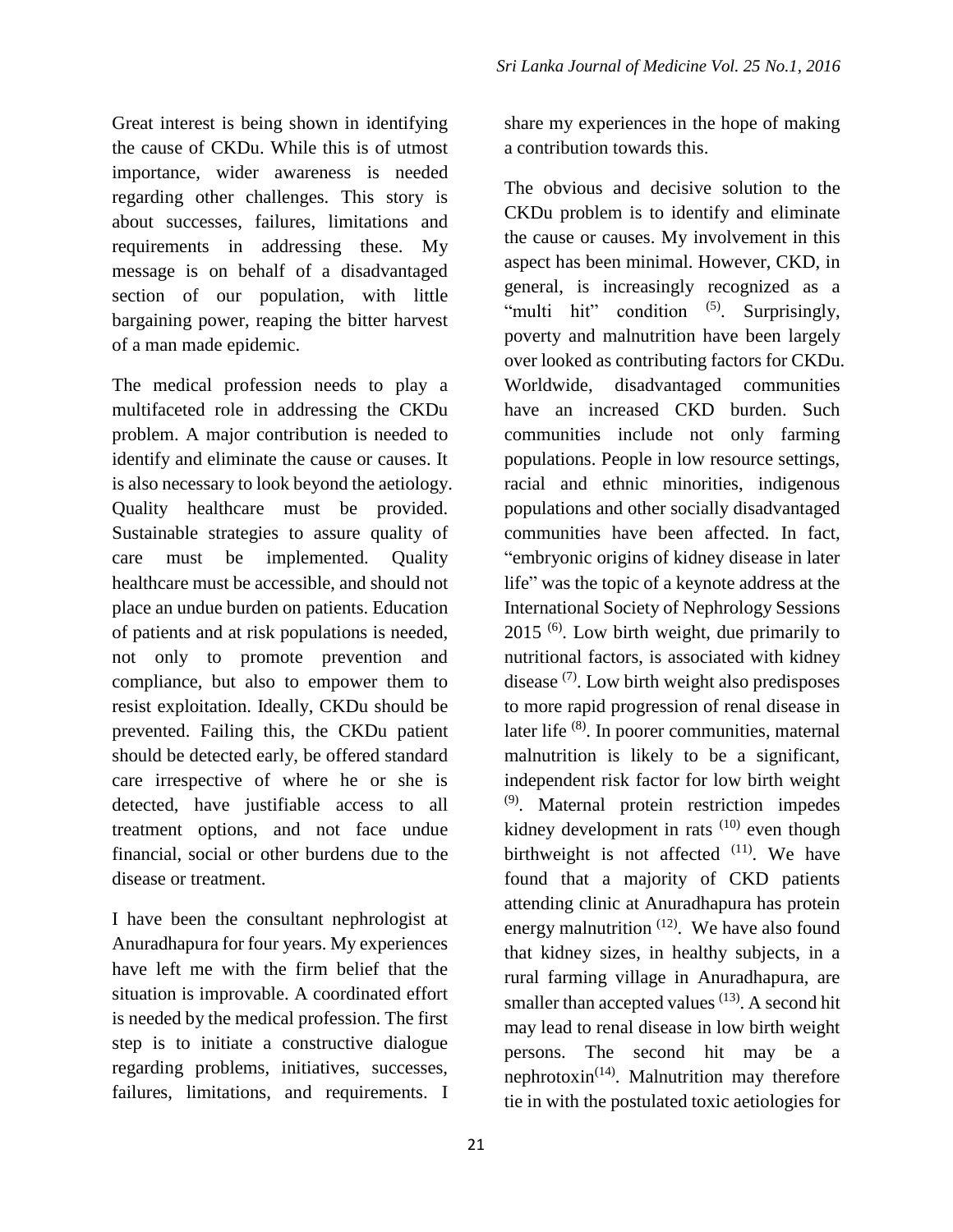CKDu. Maternal nutritional supplementation improves nephron numbers in animal models<sup>(15)</sup>. In humans, balanced protein energy supplementation during gestation was associated with an increase in the mean birth weight <sup>(16)</sup>. Better studies are needed to investigate malnutrition in the region, and a possible link to CKDu. Prevention of malnutrition is a relatively risk free intervention <sup>(16)</sup>. Alleviation of poverty has numerous advantages in any case. These strategies should be actively pursued, pending studies, and considered priorities for funding. Much interest is shown in finding the cause of the kidney disease affecting poor farmers. It should also be recognized that their poverty itself may be a cause.

Early detection is a cornerstone of CKDu management. CKD is typically silent until later stages <sup>(17)</sup>. Therefore, early detection requires screening of asymptomatic subjects in endemic areas. CKDu was initially described using dipstick measurement of albuminuria  $(18)$ . Since then, dipstick albuminuria was the tool for population screening. However, guidelines state that using both urinalysis and serum creatinine estimation is mandatory for screening of CKD (19) **.** 

The Anuradhapura renal unit conducted a stall at the Oyamaduwa "Dayata Kirula" exhibition in 2011. Screening with both urinalysis and serum creatinine estimation was offered. Results strengthened suspicions that dipstick albuminuria was an inadequate screening tool. Therefore, in 2012, the renal unit launched its own screening and awareness programme. This was complimentary to the official community

screening programme, but more comprehensive. The provincial director of health kindly gave permission and provided transport. We raised funds through the Anuradhapura Kidney Protection Foundation, a registered charity. To date, we have screened over 14,000 subjects. Both urinalysis and serum creatinine were tested. Interestingly, but perhaps not surprisingly, our data showed that urinalysis alone will miss out over  $30\%$  of cases  $(20)$ . A new national guideline has now been published for community screening  $(5)$ . . This recommends using both urinalysis and serum creatinine. Testing for serum creatinine is now being practiced. However, this is being opposed citing practical difficulties. A backward step at this juncture should be avoided. It is our recommendation that a consultant community physician, based in the affected area, should lead the screening programme. This should enhance practicality. Adequate resources should be provided.

Once detected, patients should be offered standard care, irrespective of how or where they were detected. CKD patients can be managed at primary care in most cases. However, specialist referral is needed when indicated <sup>(4)</sup>. Timely nephrology referral has been shown to improve outcomes  $(21)$ . High risk of kidney failure within one year is an indication for specialist referral <sup>(22)</sup>. Certain health system characteristics are associated with late referrals  $(23)$ . These include unavailability of formal guidelines, lack of referring physicians' knowledge, lack of organized means of communication between referring physicians and nephrologists, mainly at tertiary care hospitals.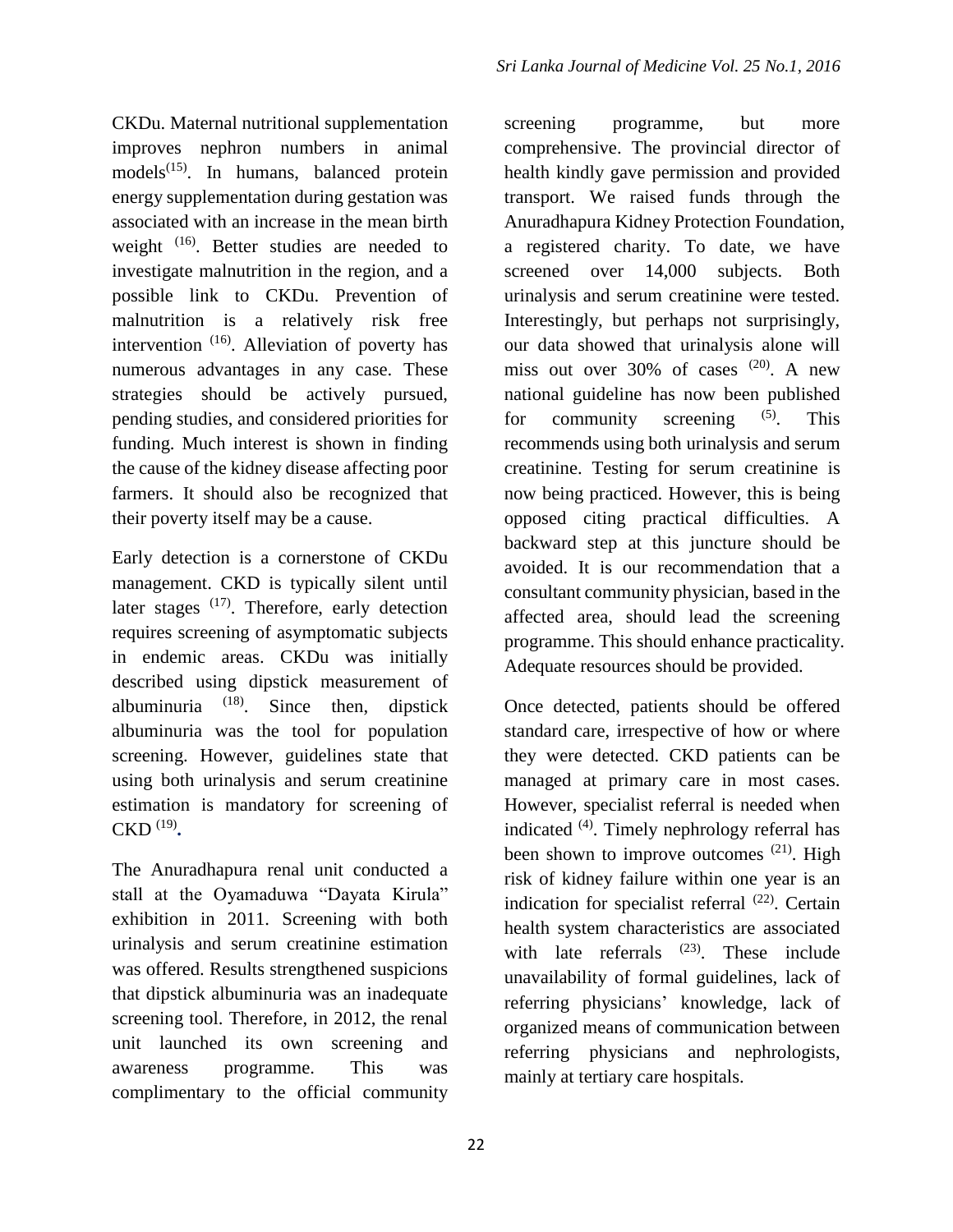# Only 32% of our patients had been under a nephrologist's care for one year before starting dialysis. In contrast, 48% had been seen within one month of starting dialysis  $(24)$ .

Health system characteristics that are known to be associated with late referrals, may also contribute to poor management. These need to be addressed. Progress has been made with formal guidelines. Upon taking up duties in Anuradhapura, I wrote and circulated a guideline to be used in this district. This was later used in several other districts. The Epidemiology Unit, Ministry of Health approached me to publish these as a national guideline. After expert reviews and updates, a national guideline has been published. This is under my authorship and my colleague has contributed a chapter on CKDu<sup>(4)</sup>.

Lack of referring physician knowledge may also contribute to suboptimal management, in addition to delayed referrals. In our experience, this issue is highly variable, complicated and sensitive. It must be stated that the majority of junior doctors in the region are knowledgeable and efficient. Yet we do see problems. In addition to delayed referrals, we see liberal and indiscriminate use of non-steroidal anti-inflammatory drugs. In an era when CKD is thought to be a "multi hit" condition <sup>(6)</sup>, this is extremely worrying. Poor blood pressure control, drug errors and poor monitoring of renal functions are other areas showing major deficiencies. Unnecessary dietary restrictions cause additional problems in a population with a high prevalence of malnutrition. In order to improve communication and knowledge, our unit established a renal helpline and an e-mail. They were not utilized and fell into disuse.

We also conducted a symposium on diet in renal disease which was poorly attended  $(25)$ . We have designed flow charts to be used at various stages of CKD. These have been compiled and distributed to hospitals in the region. Deficiencies in CKD management in primary care have been seen elsewhere in the world. Audit based education may improve performance (26) Designing such programme may not only help to address problem areas, but also to appreciate and motivate units and individuals performing beyond expectations. Special mention should be made of some hospitals, which have established protocol based renal clinics. This is a positive step, in a region where travelling costs and commitments present a major barrier to seeking treatment. Not only is travelling costly and time consuming, but early and late travel is dangerous in some areas, due to threats from wild elephants. Protocol based care at local hospitals and avoiding unnecessary referrals, is an attractive and a low cost option. I have visited a number of hospitals to initiate such protocol based renal clinics. The major barrier appears to be lack of resources. Most small hospitals are unable even to access basic investigations such as haemoglobin level and serum electrolytes. Developing services at these hospitals should be a priority. Measures to restrict or rationalize the use of non-steroidal anti-inflammatory medications may also be something to look at. Contrary to popular belief, the vast majority of CKDu patients do not need dialysis or transplantation. However, development of facilities seems to target renal replacement. Facilities to treat CKD patients at smaller hospitals remain minimal.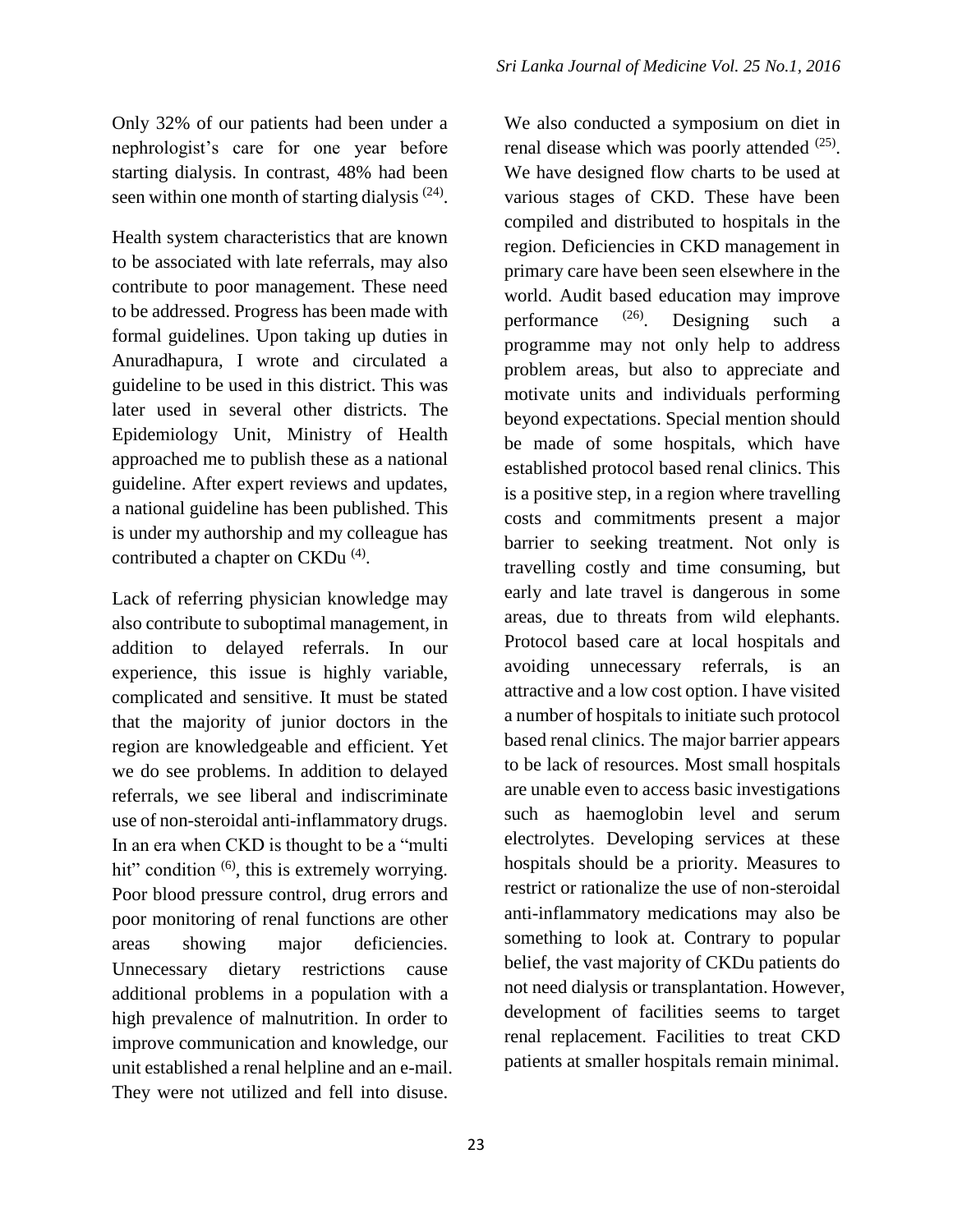Providing quality care in the region depends on high standards being maintained at the referral centre. Our unit at Teaching Hospital Anuradhapura is the main referral centre for Anuradhapura district and some other areas. Self-audits at our clinics revealed multiple deficiencies. Concordance with recommendations for monitoring and counselling  $(19)$  was found to be poor. Immunization prior to renal replacement therapy and referrals for vascular access creation were not happening in a timely manner. A detailed plan was developed to improve care at our clinics, without additional inconveniences to patients. Patients were categorized and clinics were restructured. This facilitated appropriate health education, specialist involvement and optimization of clinic numbers. A colour coding system and protocols were devised for each clinic. The renal clinics at Medawachchiya, Kebithigollawa and Padaviya, which are supervised by the consultant nephrologist at Anuradhapura, were restructured in a similar manner. Rolling audits need to be established to ensure continuation of quality care.

Renal replacement, in the form of dialysis or transplant, is the preferred option for a majority of patients in end stage kidney disease. This holds a number of challenges. These involve medical, technical, ethical, financial and social issues.

At the time I assumed duties, only eight dialysis machines were functioning, and only about half of them were working at any given time. The functioning machines could not deliver uninterrupted dialysis due to poor reverse osmosis water supply. Patients had to

wait in queue for up to 24 hours to get a dialysis slot  $(27)$ . A series of meetings and discussions was initiated to improve the situation <sup>(28)</sup>. Representatives from service providing companies were summoned for the meetings. Experts from the water board kindly attended to provide expert advice, and performed water testing. An additional water treatment plant and a pre-treatment plant were installed. Most technical problems have now been addressed. Provision of dialysis has increased by 500%, with 25 fully functional dialysis machines<sup>(29)</sup>.

It has been stated that the priority short-term option to help ESRD patients is to install dialysis services rapidly throughout the affected areas. While whole heartedly agreeing with this statement, I would also like to add that dialysis should be designed to provide meaningful outcomes. Do we want a patient who is well dialysed, has a reasonable quality of life, survives on dialysis for a reasonable length of time, and makes a contribution to his family and society? Or do we want a patient who is dialysed, but having a very poor quality of life unable to even perform self-care activities, has a high symptom burden, does not survive on dialysis for very long, is a massive financial burden on his family, but looks good as a statistic? i.e we are providing free dialysis to this number of patients. The answer, to a mainly medical audience, is obvious. But what really happens? Achieving dialysis targets with stretched resources remains a challenge. In spite of the fivefold increase in dialysis provision, the number of dialysis nurses remains the same. We found that known one year survival in our haemodialysis patients is dismal, at 29%. To the best of our knowledge,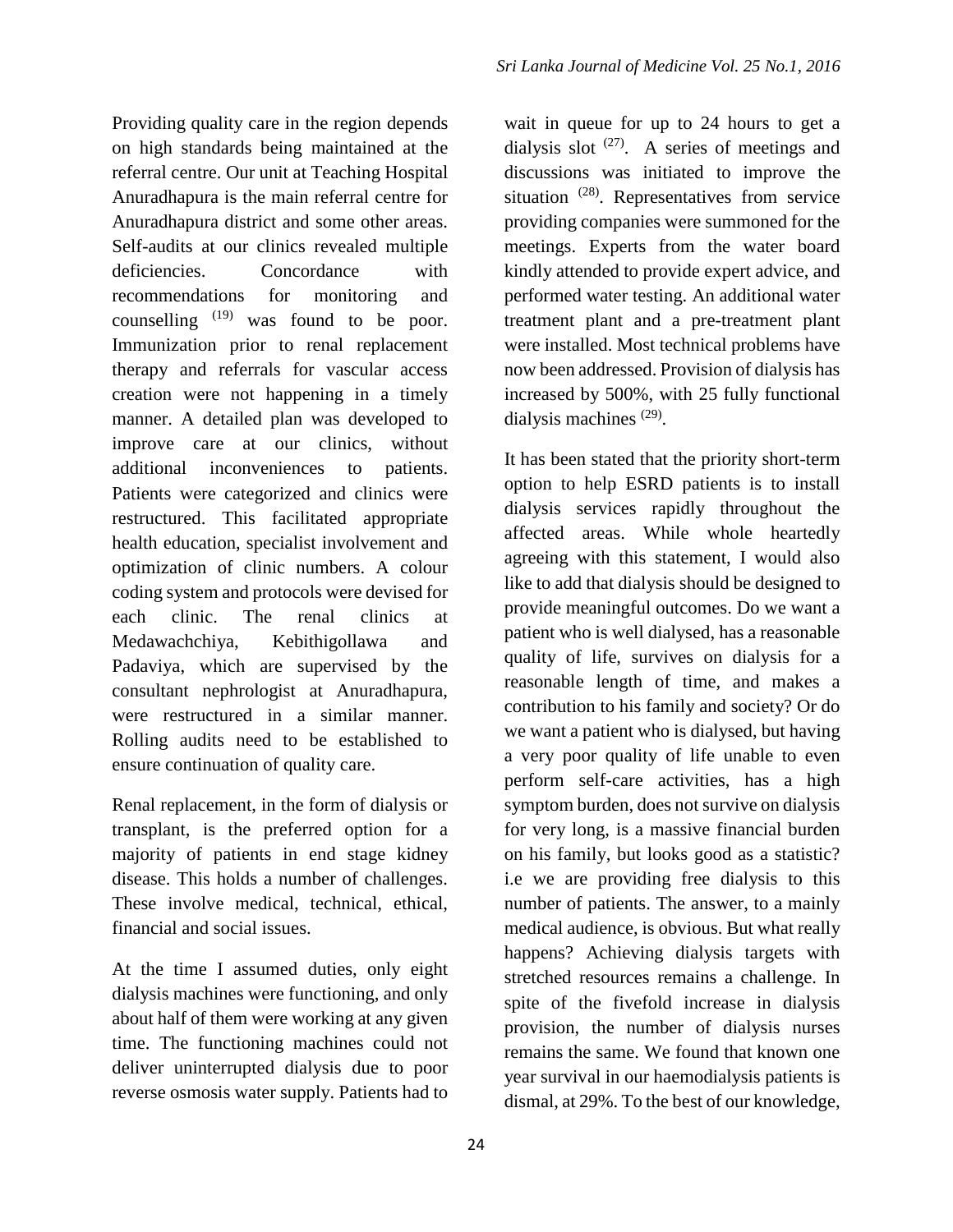ours is the only study of mortality rates on haemodialysis in Sri Lanka<sup>(30)</sup>. Chronic fluid overload is a killer. Most dialysis patients depend on ultra-filtration on dialysis for fluid removal. Both chronic fluid overload and too rapid ultra-filtration are harmful. Sixty per cent of our patients needed ultra-filtration rates in excess of recommendations. We have had to improvise, combining acute peritoneal dialysis sessions with haemodialysis. Our work was presented internationally <sup>(31)</sup>. A unit protocol for haemodialysis quality assurance was designed, in order to deliver target oriented dialysis  $(32)$ . A rolling audit was planned. This is seriously hampered by staff shortage and shortage of dialysis slots. It should be emphasized that provision of equipment should be balanced with adequate staffing.

Seventy four percent of our clinic patients are at or near stage 5 CKD  $(22)$ . Current dialysis facilities are able to accommodate only a maximum of about 175 patients at standard recommendations  $(33)$ , although we stretch our resources to accommodate more. This raises ethical issues regarding allocation of a limited resource. Benefiting people equally entails providing equal chances at a scarce intervention, rather than equal amounts of it<sup>(34)</sup>. Absence of transparent policies for dialysis allocation remains a frustrating problem. Concerns have been raised about gross inequalities in access to dialysis services in the country  $(35)$ . Patients are also vulnerable to exploitation. A transparent and fair national policy for dialysis allocation is an urgent need. Patients who stand to gain maximum benefit should receive dialysis. Known key predictors of survival on dialysis, such as age, co morbidities, functional status

and nutritional status should be considered. Pending a national policy for dialysis allocation, it seems reasonable to request individual units to formulate their allocation policies. These should be clearly and publicly stated, and adhered to as far as possible.

Transplantation<sup>(36)</sup> and chronic ambulatory peritoneal dialysis have now been started at Anuradhapura. We performed the first kidney transplant at District General Hospital Polonnaruwa earlier this week. This was the first kidney transplant to be done in a district general hospital in Sri Lanka. Development of renal replacement services in the region is a great convenience to patients. All renal replacement facilities are free of charge. The Anuradhapura Kidney Protection foundation provides Rs. 25,000 to every transplanted patient.

CKD of uncertain aetiology affects low socioeconomic groups<sup>(37)</sup>. Dialysis patients, in particular, face devastating socio economic problems. Haemodialysis patients at our unit, have an average household income of Rs. 14777. Additional costs per dialysis session were Rs. 880.96, in spite of the treatment being free of charge. This included travelling costs for patients and carers, and costs for meals from outside. Sixty eight percent were unemployed in spite of reasonable education levels, and only 4.3% were in skilled occupations  $(38)$ . Better social support is essential to obtain meaningful benefits from the expensive treatment they receive. Time commitment per dialysis session was 11 hours (38). Travelling time of more than one hour is associated with a 20% increased mortality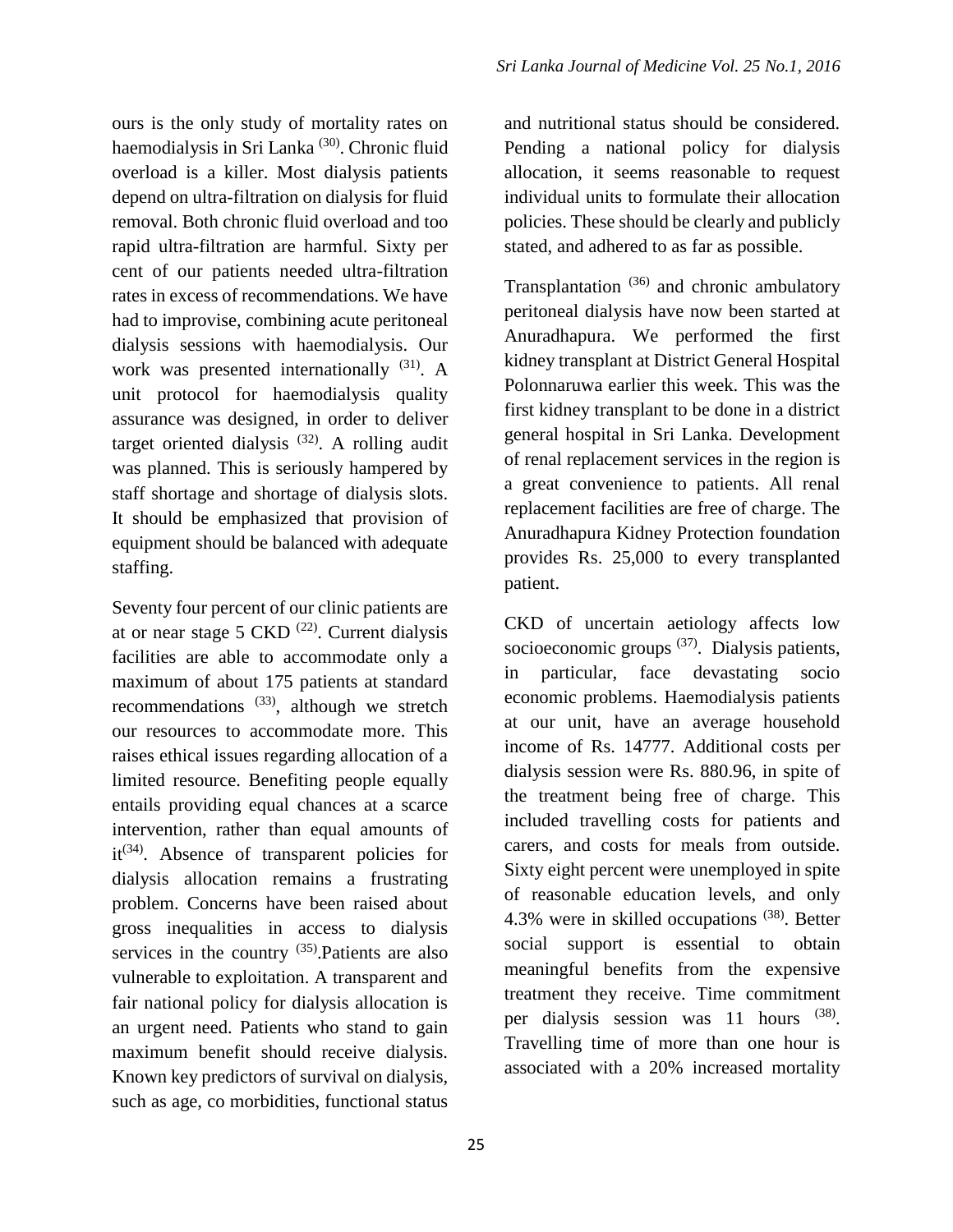compared to those who travel fifteen minutes or less  $^{(39)}$ .

The Anuradhapura Kidney Protection Foundation and other donors have tried to help. Scholarships are awarded to many children of dialysis patients. Meals are provided to patients and relatives while at hospital. Vocational training has been arranged for patients and families. One patient has completed a course at the ornamental fish breeding and training centre at Rambadagalla. The National Apprenticeship board has organized lectures and offered vocational training. Several patients have received financial assistance for self-employment. Unfortunately, these efforts have failed to make any notable difference. Most patients find it difficult to meet travelling and other costs to attend regular dialysis. The government needs to intervene, and provide subsidized or free travelling to obtain medical care. Dialysis patients need to attend hospital frequently and regularly. Ideally, at least two vehicles should be provided to the hospital to transport dialysis patients to their nearest town. This will reduce travelling time commitment as well as the cost. This is the practice in settings like the National Health Service of the United Kingdom. The hospital is responsible for dialysis patient transport. On the long term, satellite dialysis centers are the ideal solution. Travelling costs and time commitments should not stop dialysis patients from leading a productive life. Dialysis treatment should not impose devastating financial strains on their families.

However, while ardently advocating support for renal patients, I would warn against creating a "helpless kidney patient" mentality, where patients expect the government and donors to look after all aspects of their lives. Many of my patients, including some on dialysis, lead active and productive lives. It would be best if patients are encouraged and supported to help themselves.

Conservative care is an accepted form of treatment in end stage kidney disease. This may be appropriate for some, while others may not receive renal replacement due to resource limitation or financial constraints. A standard conservative care programme is lacking. Conservatively managed patients at Anuradhapura have a high symptom burden<sup>(40)</sup>. Conservative management should be supported by a comprehensive management programme that is able to deliver advance care planning, coordinated end of life care, protocols for symptom and pain management, psychological care, spiritual care, and culturally sensitive care for the dying patient and their family  $(19)$ . Home based care is ideal, but not practical, in our setting. The next best option is the closest medical institution. However, most referrals for local hospital care were coming back to us, for little or no reason. A new referral format for shared care, with instructions and options for communication, is being used <sup>(41)</sup>. The situation with back referrals has improved to some extent. We also conducted a certificate course in palliative care for renal nurses<sup>(42)</sup>. This was well attended by nurses from all parts of the country. Unavailability of medications used in conservatively managed advanced CKD patients, is a limiting factor for symptom control. We have informed authorities regarding required medications <sup>(43)</sup>, and await a response.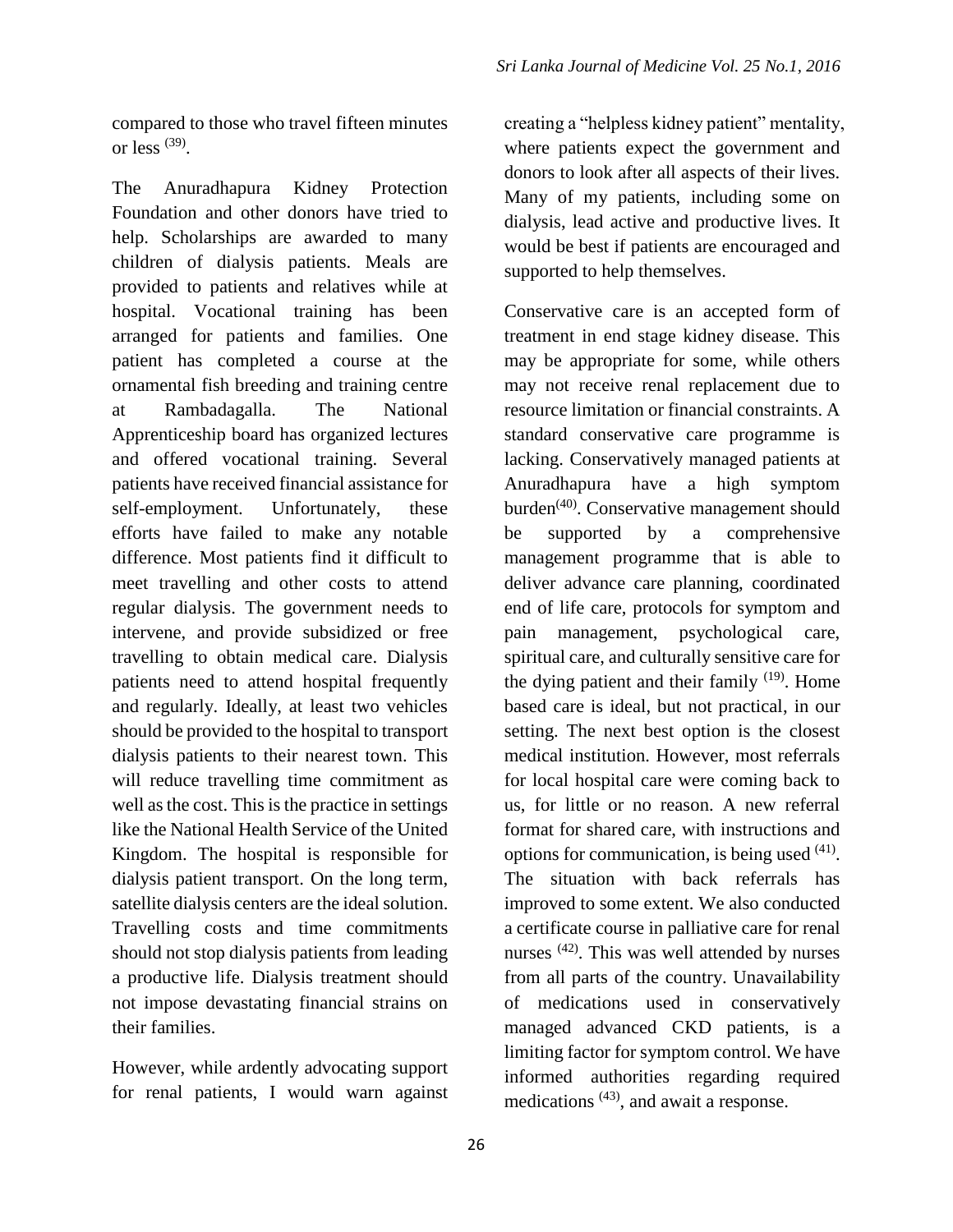Raising community awareness and education may have beneficial effects not only on prevention and compliance, but also to empower people in affected areas to resist exploitation. It is also necessary to alleviate fear of kidney disease, which is frequently disproportional, and counterproductive. I have experienced an incident where a patient's brother collapsed, and needed cardiopulmonary resuscitation, upon being told that his sister had kidney disease. Our fortnightly screening programmes in rural villages include a 30 minute educational discussion, led by the consultant nephrologist. These discussions focus on prevention, early detection and treatment of kidney disease. We carried out a survey of current beliefs and conceptions related to kidney disease in rural farming populations in the region <sup>(44)</sup>. This will be useful in planning awareness programmes and messages. Alternative medical practices are being actively marketed inCKDu affected areas. One study and numerous media reports have described benefits of alternative medicine. We found no publications describing limitations of alternative medicine. Therefore, we presented a case series of patients returning to western medicine from alternative medicine <sup>(45)</sup>. The majority are now on renal replacement. While not attempting to undermine alternative medical practices in any way, limitations should also be known, to enable patients to make informed choices.

The role of the Anuradhapura kidney protection foundation in supporting kidney disease patients should be mentioned. This is a volunteer organization and a registered charity, complying with financial auditing regulations. It has supported our unit by

providing equipment and developing infrastructure. Ours is one of the few units to provide ambulatory blood pressure monitoring, donated by the above foundation. Our findings in renal patients have been presented <sup>(46)</sup>. The foundation has also assisted patients financially, including monetary assistance to transplant patients and self-employment assistance. Its website was launched at www.ckdpf.org.

Researchers have shown comparatively less interest regarding management of CKDu and related issues. Our studies have been focused in this area, and presented locally and overseas. We won the first place for free papers at the Anuradhapura Clinical Society sessions, and the second place at the Kurunegala Clinical Society sessions, in 2014.

Addressing the kidney disease endemic in the North Central province goes beyond identifying and eliminating the cause. It should be remembered that a disadvantaged population is affected. Sustainable and adequate screening programmes need the support of specialist community physicians based in the region. Standard treatment needs to be delivered without undue travelling burdens on patients whenever possible. To this end, current endeavors to establish protocol based renal clinics in smaller hospitals need to be supported. Organized communication between nephrologists and non-specialists needs to be arranged, and audit based education should be implemented. Above all, financial constrains should not be a limiting factor in obtaining treatment. If free healthcare is to be meaningful, needy patients, especially those on dialysis, need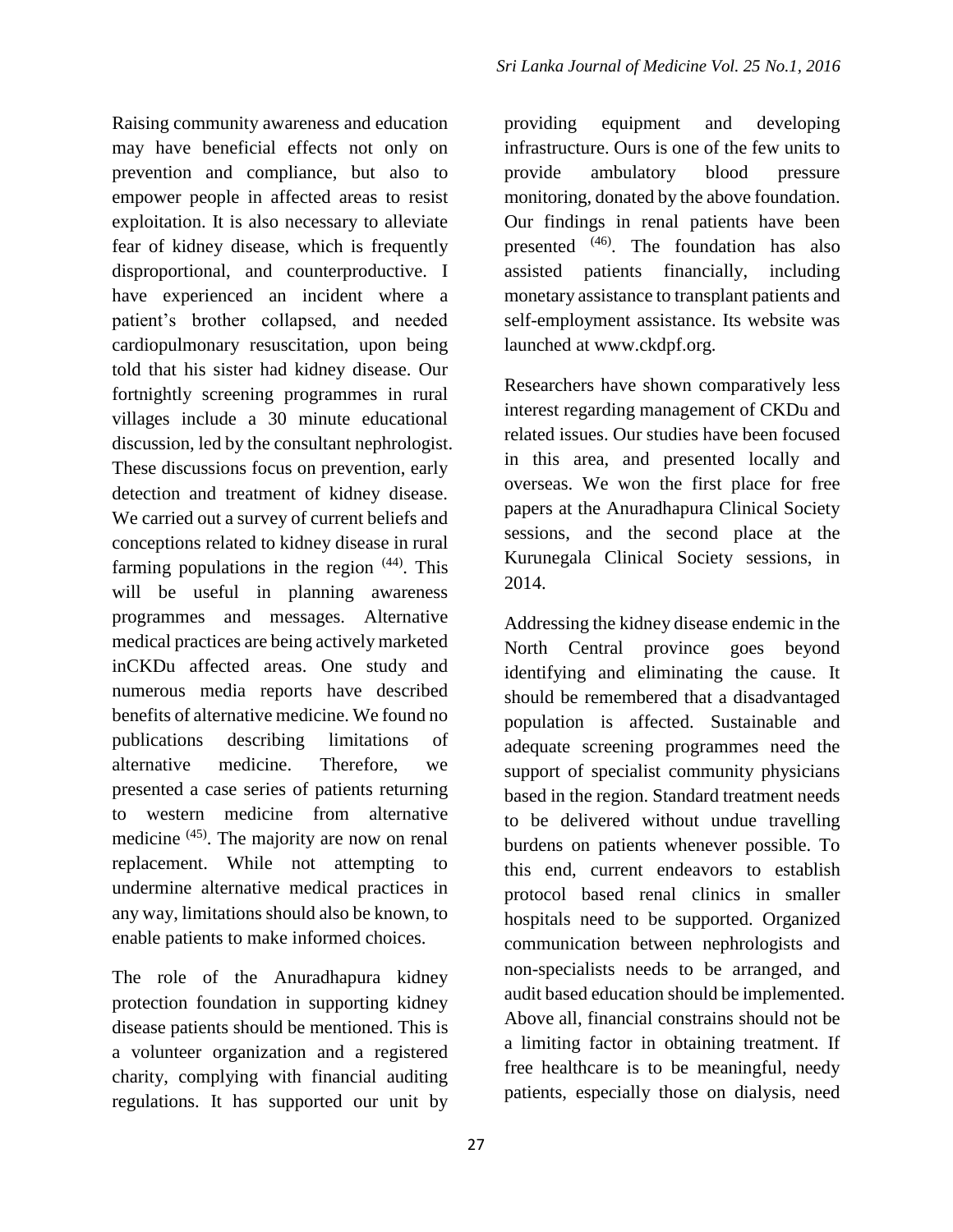financial and social support. Lack of a transparent and fair policy for allocation of dialysis slots is a frustrating and embarrassing problem, and needs to be addressed without delay.

Providing quality care to CKD patients in the North Central province requires a coordinated effort. It is regrettable that none of the practicing consultant nephrologists in this province are part of any bodies or committees looking into this aspect.

CKDu may be a result of human activities affecting the environment. Hence, society has an additional responsibility. The disease affects poorer rural farmers, causing devastating socio economic problems in addition to medical problems. Understandably, the aetiology of this epidemic has triggered great interest. Identifying and eliminating the cause or causes of the epidemic is ideal. However, provision of quality care should not be neglected. Quality healthcare, without restrictions due to financial circumstances, should be provided to this disadvantaged population, whose treatment may be limited by factors such as travelling and financial difficulties and lack of transparent policies for justifiable allocation of resources. The medical community can play an important role to overcome this.

References

- 1. Wanigasuriya K. Update on uncertain etiology of chronic kidney disease in Sri Lanka's North Central dry zone. *Medic review* 2014;16(2):61-5.
- 2. Jayatilake N, Mendis S, Meheepala P and Mehta FR. Chronic kidney disease of uncertain aetiology: prevalence and

causative factors in a developing country. *BMC Nephrology* 2013;14:180

- 3. Dassanayake R and Herath N. Clinical guidelines for managing CKD / CKDu. Epidemiology unit, Ministry of Health: Colombo, Sri Lanka; 2015.
- 4. Screening guidelines: chronic kidney disease Sri Lanka. Epidemiology unit, Ministry of Health: Colombo, Sri Lanka; 2015.
- 5. Nenov VD, Taal MW, Sakharova OV and Brenner BM. Multi-hit nature of chronic renal disease. *Curr Opin Nephrol Hypertens* 2000;9(2):85-97.
- 6. Brenner B. The fault is not in our stars, but may be in our embryos. Proceedings of the World Congress of Nephrology. Cape Town 2015. Available at http://www.theisn.org/education/educat ion-topics/hypertension/item/1996 hypertension-and-kidney-disease-thefault-is-not-in-our-stars-but-may-be-inour-embryos. Last accessed 9th August 2016.
- 7. Garcia-Garcia G and Jha V. Chronic kidney disease (CKD) in disadvantaged populations. *Clin Kidney J.* 2015 Feb;  $8(1)$ : 3–6.
- 8. Garrett P, Sandeman D, Reza M *et al*. Weight at birth and renal disease in adulthood. *Nephrol Dial Transplant*  1993;8:920.
- 9. Luyckx VA and Brenner BM. Low birth weight, nephron number and kidney disease. *Kidney International* 2005;68:S68–S77.
- 10. Zeman FJ. Effects of maternal protein restriction on the kidney of the newborn young of rats. *J Nutr*. 1968;94(2):111-6.
- 11. Yuasa K, Kondo T, Nagai H, Mino M, Takeshita A and Okada T. Maternal protein restriction that does not have an influence on the birth weight of the offspring induces morphological changes in kidneys reminiscent of phenotypes exhibited by intrauterine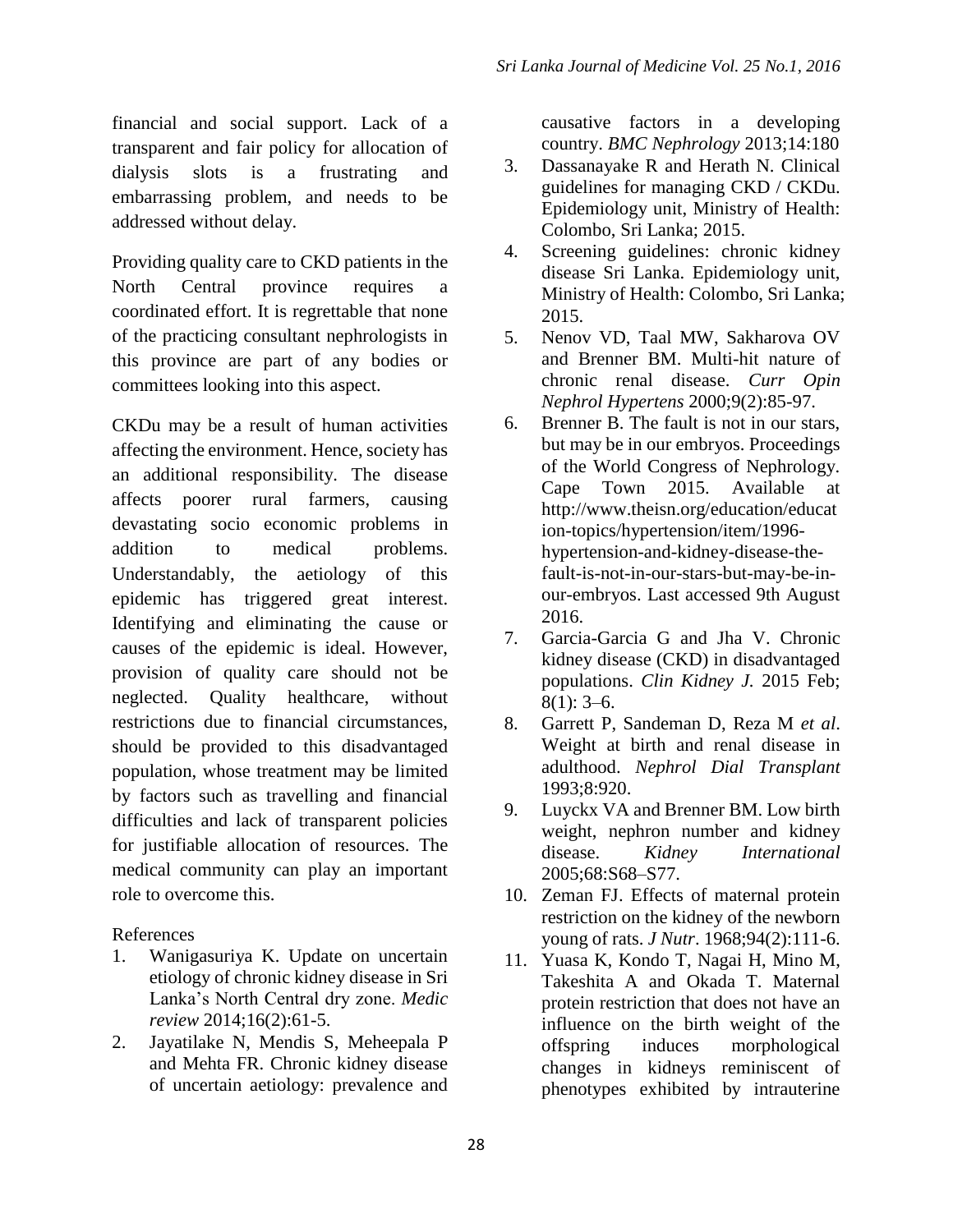growth retardation rats. *CongenitAnom (Kyoto)* 2016 Mar;56(2):79-85

- 12. Dassanayake RT, Gunarathne RMCL, Gunasekara VCDG and De Silva ST. Protein Energy Malnutrition in Patients with Chronic Kidney Disease in Sri Lanka. World Congress of Nephrology. Cape Town 2015.Available at https://www.researchgate. net/publication/274899894\_Protein\_En ergy\_Malnutrition\_in\_patients\_with\_C hronic Kidney Disease in Sri Lanka. Last accessed 9th August 2016
- 13. Nadeeshani S, Dassanayake R and Kodithuwakku U. Ultrasonic assessment of kidney length in a Sri Lankan farming population. *Anuradhapura Medical Journal* 2015;9(2):4.
- 14. Luyckx VA and Brenner BM. Birth weight, malnutrition and kidney associated outcomes – a global concern. *Nature Reviews Nephrology*  2015;11:135–149.
- 15. Makrakis J, Zimanyi MA and Black MJ. Retinoic acid enhances nephron endowment in rats exposed to maternal protein restriction. *Pediatr. Nephrol* 2007;22:1861–1867.
- 16. Bhutta ZA, Das JK, Rizvi A, Gaffey MF, Walker N, Horton S, Webb O, Lartey and Black RE. Evidence-based interventions for improvement of maternal and child nutrition: what can be done and at what cost? *Lancet*  2013;382:452–477.
- 17. Lopez-Giacoman S and Madero M. Biomarkers in chronic kidney disease, from kidney function to kidney damage. *World J Nephrol*. 2015;4(1):57-73.
- 18. Athuraliya NT, Abeysekera TD, Amerasinghe PH, Kumarasiri R, Bandara P, Karunaratne U, Milton AH and Jones AL. Uncertain aetiologies of proteinuric-chronic kidney disease in

rural Sri Lanka. *Kidney Int.* 2011; 80(11):1212–21.

- 19. Kidney Disease: Improving Global Outcomes (KDIGO) CKD Work Group. KDIGO 2012 Clinical Practice Guideline for the Evaluation and Management of Chronic Kidney Disease. *Kidney inter., Suppl.* 2013;3:1– 150.
- 20. deAlwis A, Dassanayake R, de Alwis S, Premarathne P and Karunaratne M. The validity of using urine albumin as a screening tool for chronic kidney disease in North Central province. *Anuradhapura Medical Journal*  2015;9(2):4.
- 21. Smart NA, Dieberg G and Ladhani M, Titus T. Early referral to specialist nephrology services for preventing the progression to end-stage kidney disease. *Cochrane Database Syst Rev* 2014; 6.
- 22. Chronic Kidney Disease Working Group. (2008). VA/DoD clinical practice guideline for the management of chronic kidney disease in primary care. Version 2.0. Washington, DC: Veterans Health Administration and Department of Defense.
- 23. Navaneethan SD, Aloudat S and Singh S. A systematic review of patient and health system characteristics associated with late referral in chronic kidney disease. *BMC Nephrol.* 2008;9:3.
- 24. Dassanayake RT. Challenges in management of CKDu - Nephrologists' perspective. Ceylon College of Physicians 3rd Foundation Sessions, jointly with Anuradhapura Clinical Society; 25-26 July 2013 Available at [http://ccp.lk/wp-content/uploads/](http://ccp.lk/wp-content/uploads/%202013/02/Dr-Rajeewa-Dassanayake-Challenges-in-management-of-CKDu.pdf%20last%20accssed%20on%20.09th)  [2013/02/Dr-Rajeewa-Dassanayake-](http://ccp.lk/wp-content/uploads/%202013/02/Dr-Rajeewa-Dassanayake-Challenges-in-management-of-CKDu.pdf%20last%20accssed%20on%20.09th)[Challenges-in-management-of-](http://ccp.lk/wp-content/uploads/%202013/02/Dr-Rajeewa-Dassanayake-Challenges-in-management-of-CKDu.pdf%20last%20accssed%20on%20.09th)[CKDu.pdf last accssed on .09th](http://ccp.lk/wp-content/uploads/%202013/02/Dr-Rajeewa-Dassanayake-Challenges-in-management-of-CKDu.pdf%20last%20accssed%20on%20.09th) Aug 2016
- 25. White SL Perkovic V, Cass A, Chang CL, Poulter NR, Spector T, Haysom L,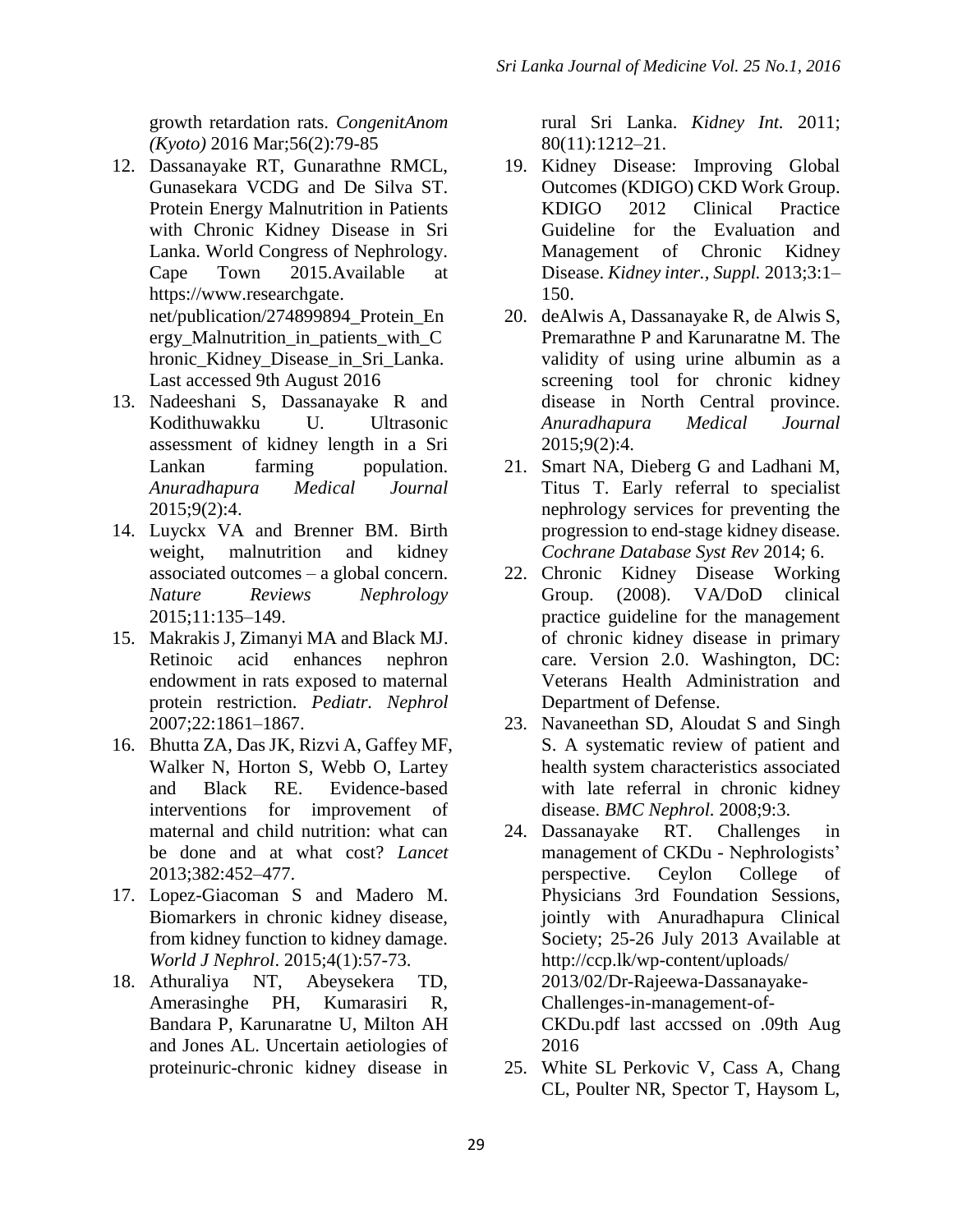Craig JC, Salmi IA, Chadban SJ and Huxley RR Is Low Birth Weight an Antecedent of CKD in Later Life? A Systematic Review of Observational Studies. *American Journal of Kidney Diseases* 2009;54(2):248–261.

- 26. Dassanayake RT, Meegoda Widange N and Bowatte S. Proceedings of Symposium on diet in renal disease. Renal auditorium, Teaching Hospital Anuradhpura 12th June 2012. (unpublished data)
- 27. Taal MW. Chronic kidney disease in general populations and primary care: diagnostic and therapeutic considerations. *CurrOpinNephrol Hypertens* 2013;22(6):593-8.
- 28. Dassanayake RT. Problems at dialysis unit TH Anuradhapura: Patients at risk. Letter to Director General of Health Services. 21st May 2012. (Personal communication. copy can be obtained by contacting corresponding author)
- 29. Minutes of meetings to discuss technical problems in the haemodialysis unit. 5th October 2012, 16th October 2012, 18th March 2013, 2nd April 2013.(Personal communication. copy can be obtained by contacting corresponding author)
- 30. Haemodialysis registry, Renal unit, Teaching Hospital Anuradhapura. (Personal communication. copy can be obtained by contacting corresponding author)
- 31. Dassanayake RT, Gunarathne RMCL and Gunasekara VCDG. One year survival on haemodialysis at Anuradhapura. Proceedings of the Kurunegala Clinical Society Academic sessions 2014; Kurunegala, Sri Lanka.
- 32. Dassanayake R. Acute peritoneal dialysis (apd) in fluid overloaded haemodialysis patients. World Congress of Nephrology 2015. Satellite symposium "kidney disease in disadvantaged populations" March 2015.

Available at [http://www.](http://www/) Satellite 2015.ckhdp.org/CKHDP%20SATELLI TE%20ABSTRACT%20TITLES%207 MARCH2015.pdf last accessed 9th August 2016

- 33. Dassanayake RT. Haemodialysis Quality Assurance: Guidelines for Medical and Nursing Officers Unit protocols of the renal unit, Teaching Hospital Anuradhapura.(Personal communication. copy can be obtained by contacting corresponding author)
- 34. The Joint Specialty Committee on Renal Medicine of the Royal College of Physicians and the Renal Association, and the Royal College of General Practitioners. Chronic kidney disease in adults: UK guidelines for identification, management and referral. London: Royal College of Physicians, 2006.
- 35. Persad G, Wertheimer A and Emanuel EJ. Principles for allocation of scarce medical interventions. *Lancet* 2009;373(9661):423-31.
- 36. Jayasinghe S. Chronic kidney disease in rural areas of Sri Lanka: an evolving catastrophe needing an urgent response. *Ceylon Medical Journal* 2014; 59: 94- 96.
- 37. Kidney surgeries at Anuradhapura kidney treatment unit. ITN news.23rd July 2014. Available at http://www.itnnews.lk/ local-news/ kidney-surgeries-at-anuradhapurakidney-disease-research-and-treatmentunit/. Last accessed 9th August 2016
- 38. Senevirathna L, Abeysekera T, Nanayakkara S, Chandrajith R, Ratnatunga N, Harada KH, Hitomi T, Komiya T, Muso E and Koizumi A. Risk factors associated with disease progression and mortality in chronic kidney disease of uncertain etiology: a cohort study in Medawachchiya, Sri Lanka. *Environ Health Prev Med*. 2012;17(3):191-8.